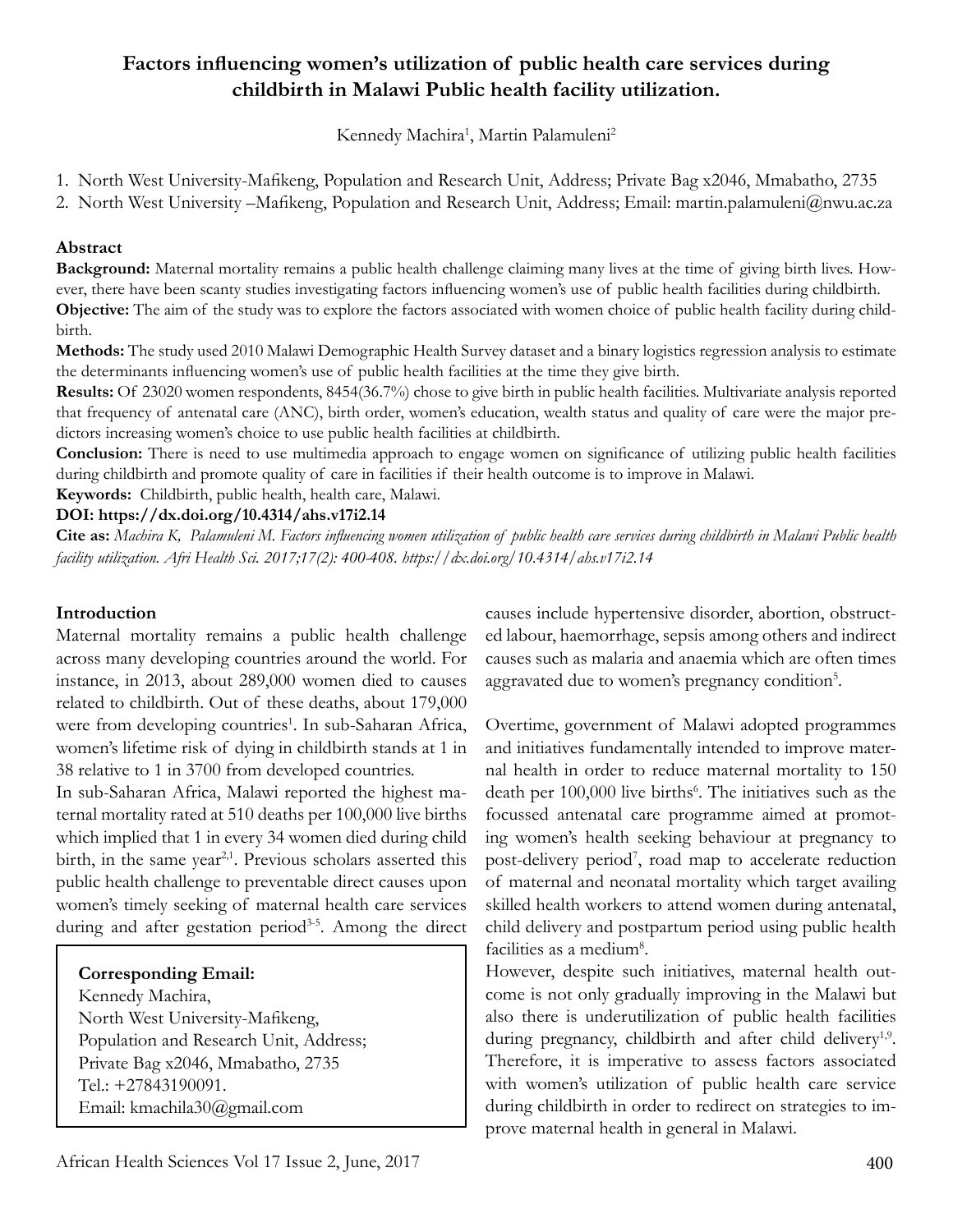# **Methods**

### **Data sources**

The study employed 2010 Malawi Demographic and Health Survey (MDHS) dataset which was a national representative data of women aged 15 - 49. The data was supplied by ICF and Macro international<sup>9</sup>.

# **Sampling frame and sampling criteria**

The 2010 MDHS adopted a sampling frame used for 2008 Malawi National population census. In this sampling frame, 849 clusters were identified that were comprised of 158 urban and 691 rural. From these clusters, 27,345 households were listed from which 23020 women of reproductive age participated.

# **Measures**

The dependent variable "public health facility child delivery" was derived from a question which asked women's place of delivery. Respondents that indicated having delivered their babies from any public health facility were coded 1 and 0 for otherwise.

Additionally, other explanatory variables used included women's age, ANC visits, timing of ANC visits, birth order, women's education, religious affiliation and employment status for individual variables; Distance to health facility, media exposure, cost of accessing drugs, transport access to seek health care and household wealth status were household variables; place of residence, availability of community health workers and quality of care as community variables.

# **Statistical analysis**

The study used three approaches: univariate analysis, to describe respondent's characteristics; bivariate analysis, to show the degree of association between dependent variable and each explanatory variable and binary logistic regression for multivariate analysis. STATA version 12 was used for analysis and  $p < 0.1$  was employed to test the study hypothesis.

# **Results**

# **Characteristics of study population**

The study population included a total of 23,020 women of which 8454 (36.7%) of them gave birth in public health care facilities and 63.3% gave birth elsewhere. At individual level, almost 45% of these women had a mean age of 25-34 years while 53.8% had attended ANC clinics below the recommended 4 times to ensure better health outcome. About 74.2% started visiting ANC clinics between 4 to 6 months after conception. On education status, about 68.5% of the women reported to have reached primary school level whereas over two thirds of the women (69.1%) were Protestants. At household level, 56.4% of the women reported to have problems with access to public health facilities for maternal health care due to distance between their places of abode and health care facilities while almost half the number (48.2%) of women were exposed to reproductive health information either through radio or television. Slightly above half of the number of women studied, reported having problems with accessing either drugs or transport to support their maternal health care. On economic status, about 17.4 % of the studied women were from rich households. At community level, 86.0% of the women were from rural communities. Table 1 below illustrates detailed background characteristics of respondents.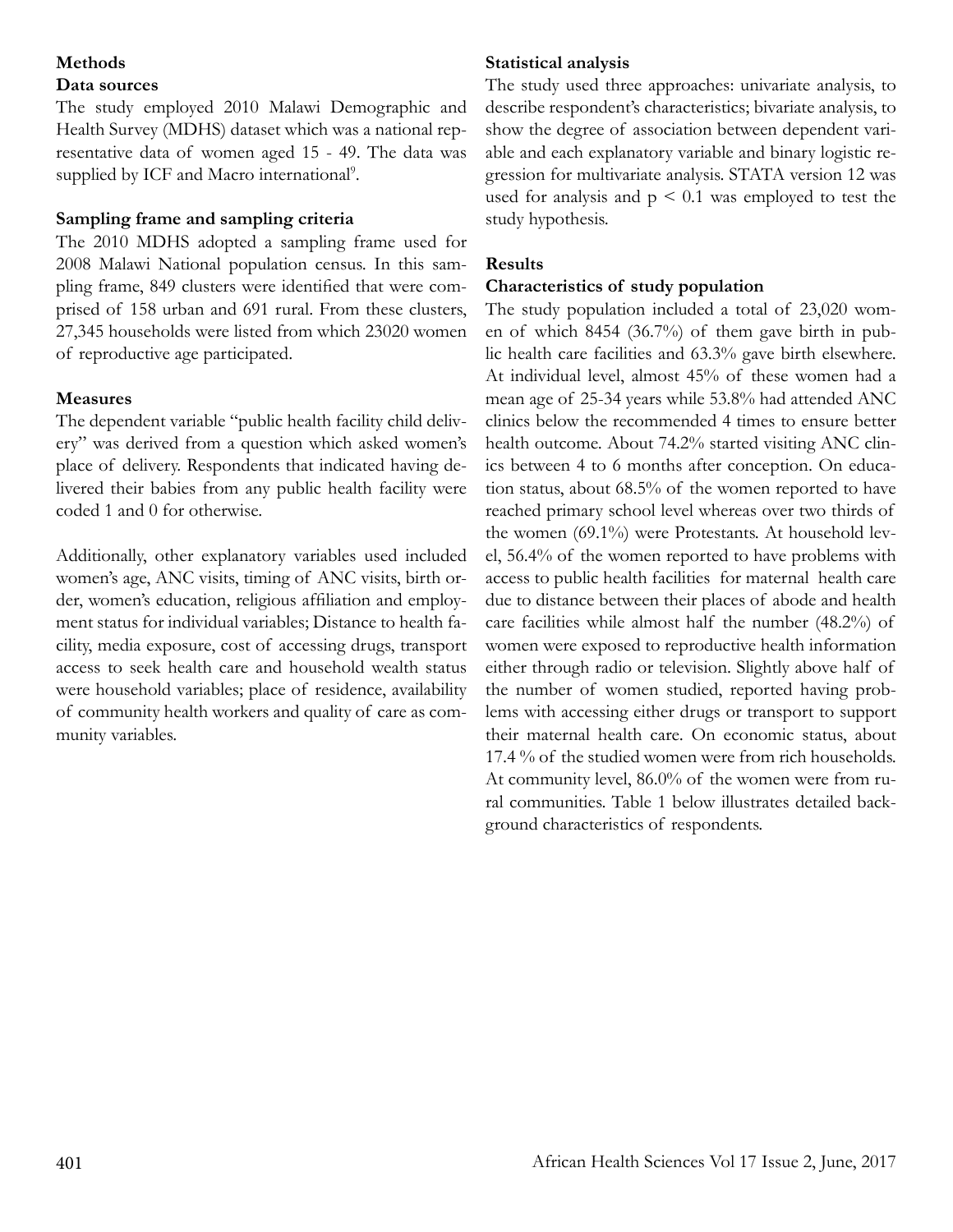| Table 1: Background characteristics of study population |                 |                   |                    |  |
|---------------------------------------------------------|-----------------|-------------------|--------------------|--|
|                                                         | $n=14566$<br>No | $n = 8454$<br>Yes | $n=23030$<br>Total |  |
|                                                         | Column %        | Column %          | Column %           |  |
| Individual factors                                      |                 |                   |                    |  |
| Age<br>$15 - 24$                                        | 44.1            | 35.6              | 41.0               |  |
| 25-34                                                   | 25.9            | 45.3              | 33.0               |  |
| 35-49                                                   | 30.0            | 19.1              | 26.0               |  |
| <b>ANC</b> frequency                                    |                 |                   |                    |  |
| less than 4                                             | 85.1            | 53.8              | 73.6               |  |
| 4 and more                                              | 15.0            | 46.2              | 26.4               |  |
| <b>Timing of ANC</b>                                    |                 |                   |                    |  |
| less than 3 months                                      | 68.6            | 14.8              | 48.8               |  |
| $4 - 6$ months                                          | 26.0            | 74.2              | 43.7               |  |
| $7$ months $+$                                          | 5.4             | 11.0              | 7.5                |  |
| <b>Birth Order</b><br>$\mathbf{0}$                      | 34.2            | 0.0               | 21.6               |  |
| $\mathbf{1}$                                            | 8.1             | 19.9              | 12.5               |  |
| $\overline{2}$                                          | 9.9             | 19.2              | 13.3               |  |
| $\overline{\mathbf{3}}$                                 | 10.2            | 16.9              | 12.7               |  |
| $\overline{4}$                                          | 9.5             | 14.1              | 11.2               |  |
| 5                                                       | 7.9             | 10.3              | 8.8                |  |
| 6 or higher                                             | 20.2            | 19.6              | 20.0               |  |
| <b>Women education</b>                                  |                 |                   |                    |  |
| no education                                            | 15.3            | 13.8              | 14.7               |  |
| Primary                                                 | 65.6            | 68.5              | 66.6               |  |
| secondary or higher                                     | 19.1            | 17.8              | 18.6               |  |
| Religion                                                |                 |                   |                    |  |
| Catholics                                               | 21.0            | 19.0<br>69.1      | 20.3               |  |
| Protestants<br>Moslems                                  | 67.1<br>10.9    | 11.2              | 67.8<br>11.0       |  |
| Others                                                  | 1.0             | 0.7               | 0.9                |  |
| Women employment category                               |                 |                   |                    |  |
| None                                                    | 28.0            | 24.5              | 26.7               |  |
| All seasoned                                            | 23.5            | 25.0              | 24.0               |  |
| Seasonal                                                | 39.2            | 42.0              | 40.3               |  |
| Occasional                                              | 9.3             | 8.5               | 9.0                |  |
| <b>Household factors</b>                                |                 |                   |                    |  |
| <b>Distance to health centre</b>                        |                 |                   |                    |  |
| Problem                                                 | 58.6            | 56.4              | 57.8               |  |
| not a problem                                           | 41.4            | 43.6              | 42.2               |  |
| Media exposure<br>Neither radio nor television          | 41.2            | 41.4              | 41.3               |  |
| Radio or Television                                     | 45.2            | 48.2              | 46.3               |  |
| Radio and Television                                    | 13.6            | 10.4              | 12.4               |  |
| Cost to access drugs                                    |                 |                   |                    |  |
| Problem                                                 | 53.5            | 51.0              | 52.5               |  |
| not a problem                                           | 46.6            | 49.0              | 47.5               |  |
| <b>Transport to access Health</b>                       |                 |                   |                    |  |
| Problem                                                 | 56.7            | 54.1              | 55.8               |  |
| not a problem                                           | 43.3            | 45.9              | 44.3               |  |
| Wealth                                                  |                 |                   |                    |  |
| Poor                                                    | 39.0            | 39.8              | 39.3               |  |
| Middle                                                  | 39.8            | 42.9              | 40.9               |  |
| Rich                                                    | 21.2            | 17.4              | 19.8               |  |
| <b>Community Factors</b><br>place of residence          |                 |                   |                    |  |
| Rural                                                   | 13.0            | 14.0              | 13.3               |  |
| Urban                                                   | 87.1            | 86.0              | 86.7               |  |
| <b>Health workers availability</b>                      |                 |                   |                    |  |
| Problem                                                 | 22.4            | 20.7              | 21.8               |  |
| not a problem                                           | 77.6            | 79.3              | 78.2               |  |
| <b>Quality of Care</b>                                  |                 |                   |                    |  |
| Inadequate                                              | 65.2            | 0.8               | 41.5               |  |
| Moderate                                                | 18.6            | 52.1              | 30.9               |  |
| Adequate                                                | 16.2            | 47.2              | 27.6               |  |

#### **Bivariate analysis**

Table 2 illustrates the bivariate association between variables using Pearson chi-square. The overall outcome indicates that distance to health facility, place of residence, and availability of the community health workers related significantly to public health care facilities' service utilization at p <0.05. On the same, other variables were found to be significantly associated at  $p < 0.001$ .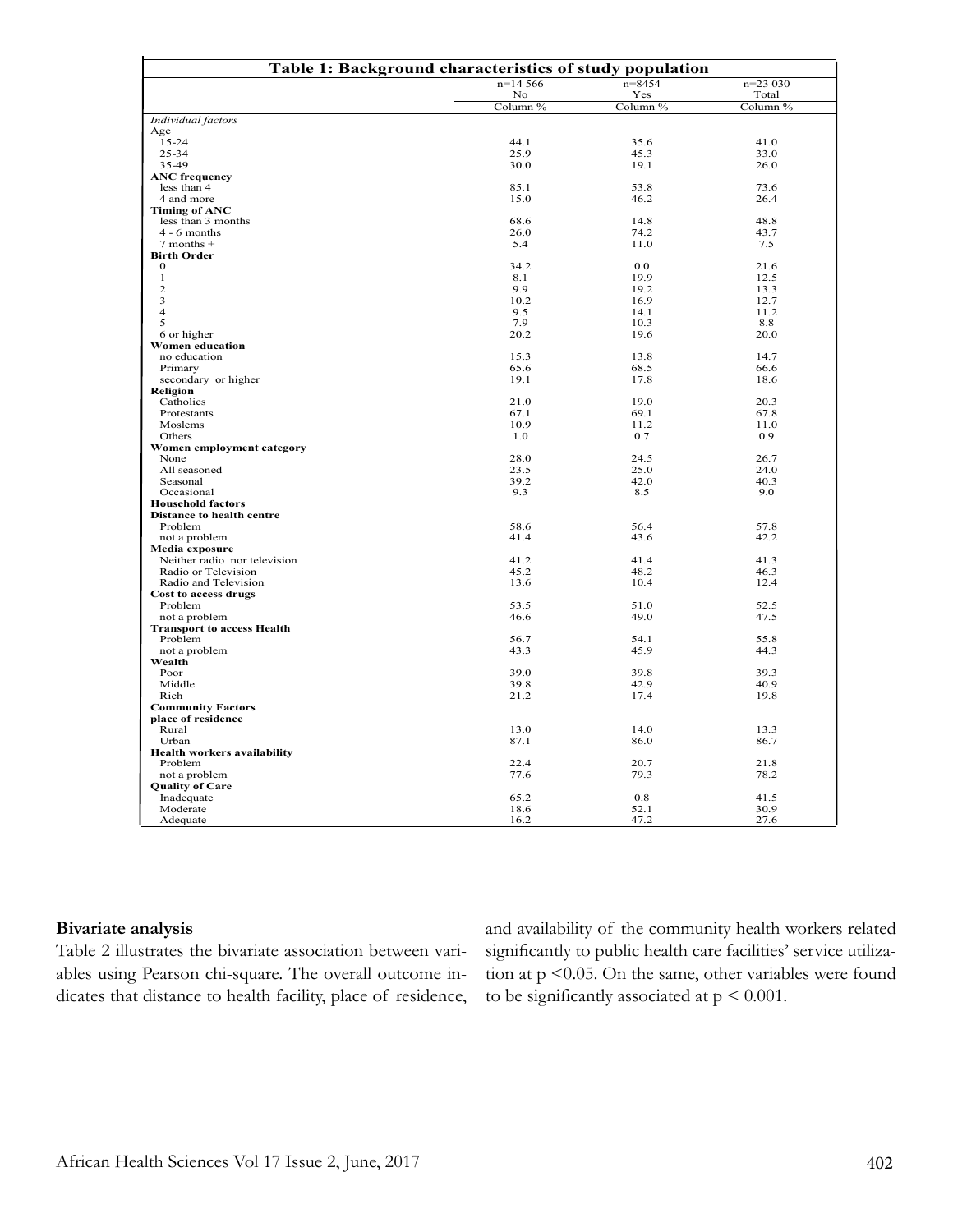| Table 2 illustrates the pearson chi-square measure of association between dependent and |  |  |
|-----------------------------------------------------------------------------------------|--|--|
| independent variables                                                                   |  |  |

|                                               | Utilization of public health facility during childbirth |              |                      |
|-----------------------------------------------|---------------------------------------------------------|--------------|----------------------|
|                                               | Yes                                                     | No           | Chi-square (p-value) |
| <b>Individual factors</b>                     |                                                         |              |                      |
| Age                                           |                                                         |              |                      |
| $15-24(R)$                                    | 3011                                                    | 6421         | 945.23***            |
| 25-34                                         | 3828                                                    | 3775         |                      |
| 35-49                                         | 1615                                                    | 4370         |                      |
| <b>ANC</b> frequency                          |                                                         |              |                      |
| less than $4(R)$                              | 4545                                                    | 12 3 8 9     | 2700***              |
| 4 and more                                    | 3909                                                    | 2177         |                      |
| <b>Timing of ANC</b>                          |                                                         |              |                      |
| less than $3$ months $(R)$                    | 1,249                                                   | 9,985        |                      |
| 4 -6 months                                   | 6,272                                                   | 3,789        | 6200***              |
| $7$ months $+$                                | 933                                                     | 792          |                      |
| <b>Birth Order</b>                            |                                                         |              |                      |
| 0(R)                                          | $\mathbf 0$                                             | 4,979        | 4200***              |
| $\mathbf{1}$                                  | 1,683                                                   | 1,186        |                      |
| $\mathbf{2}$                                  | 1,620                                                   | 1,447        |                      |
| 3                                             | 1,426                                                   | 1,489        |                      |
| $\overline{4}$                                | 1,195                                                   | 1,378        |                      |
| 5                                             | 870                                                     | 1,151        |                      |
| 6 or higher                                   | 1,660                                                   | 2,936        |                      |
| <b>Women education</b>                        |                                                         |              |                      |
| no education $(R)$                            | 1164                                                    | 2226         | $20.28***$           |
| primary                                       | 5787                                                    | 9552         |                      |
| secondary or higher                           | 1503                                                    | 2788         |                      |
| Religion                                      |                                                         |              | 19.51***             |
| Catholics (R)<br>Protestants                  | 1,607<br>5,839                                          | 3063<br>9775 |                      |
| Moslems                                       | 948                                                     | 1582         |                      |
| Others                                        | 60                                                      | 146          |                      |
|                                               |                                                         |              |                      |
| Women employment status<br>Not employed $(R)$ | 2,109                                                   | 3416         | 43.51***             |
| All seasoned                                  | 3,554                                                   | 5716         |                      |
| Seasonal                                      | 720                                                     | 1360         |                      |
| Occasional                                    | 2,071                                                   | 4074         |                      |
| <b>Household factors</b>                      |                                                         |              |                      |
| <b>Distance to health centre</b>              |                                                         |              |                      |
| Problem $(R)$                                 | 4,771                                                   | 8533         | $10.11**$            |
| not a problem                                 | 3,683                                                   | 6033         |                      |
| Media exposure                                |                                                         |              |                      |
| Neither radio nor television (R)              | 3,500                                                   | 5995         | 54.36***             |
| Radio or Television                           | 4,075                                                   | 6590         |                      |
| Radio and Television                          | 879                                                     | 1981         |                      |
| Cost to access drugs                          |                                                         |              |                      |
| Problem $(R)$                                 | 4,309                                                   | 7785         | $13.16***$           |
| not a problem                                 | 4,145                                                   | 6781         |                      |
| <b>Transport to access facility</b>           |                                                         |              |                      |
| Problem $(R)$                                 | 4,573                                                   | 8261         | $14.9***$            |
| not a problem                                 | 3,881                                                   | 6305         |                      |
| Wealth                                        |                                                         |              |                      |
| Poor $(R)$                                    | 3,362                                                   | 5683         | 52.23***             |
| Middle                                        | 3,623                                                   | 5797         |                      |
| Rich                                          | 1,469                                                   | 3086         |                      |
| <b>Community factors</b>                      |                                                         |              |                      |
| place of residence                            |                                                         |              |                      |
| Rural (R)                                     | 1,182                                                   | 1886         | 4.95**               |
| Urban                                         | 7,272                                                   | 12680        |                      |
| Availability of health workers                |                                                         |              |                      |
| Problem $(R)$                                 | 1751                                                    | 3260         | $8.75**$             |
| not a problem                                 | 6703                                                    | 11566        |                      |
| <b>Quality of care</b>                        |                                                         |              |                      |
| Inadequate $(R)$                              | 65                                                      | 9490         | 9100***              |
| Moderate                                      | 4,403                                                   | 2714         |                      |
| Adequate                                      | 3,986                                                   | 2362         |                      |
| Total = $23,020$                              | 8554                                                    | 14556        |                      |

#### **Multivariate analysis**

Model 1 in Table 3 depicts the odds ratio estimates of individual, household and community level for public health care services delivery utilization in Malawi. In this case, the odd ratio and an asterisk denoting the significant are illustrated. The study found that respondents aged between 25-34 and 35-49 years were less likely and significantly chose public health care facilities during child birth as compared to younger women aged 15-24 years noted with an OR= 0.99, 95% CI [0.97-1.001], p<0.05 and OR=0.98, 95% CI [0.78-1.001], p < 0.10, respectively. In the same vain, women who indicated to belong to other religious affiliations (other than catholics) were less likely to deliver at the public health care facilities as presented by OR=0.95, CI [0.90-1.006], p <0.001.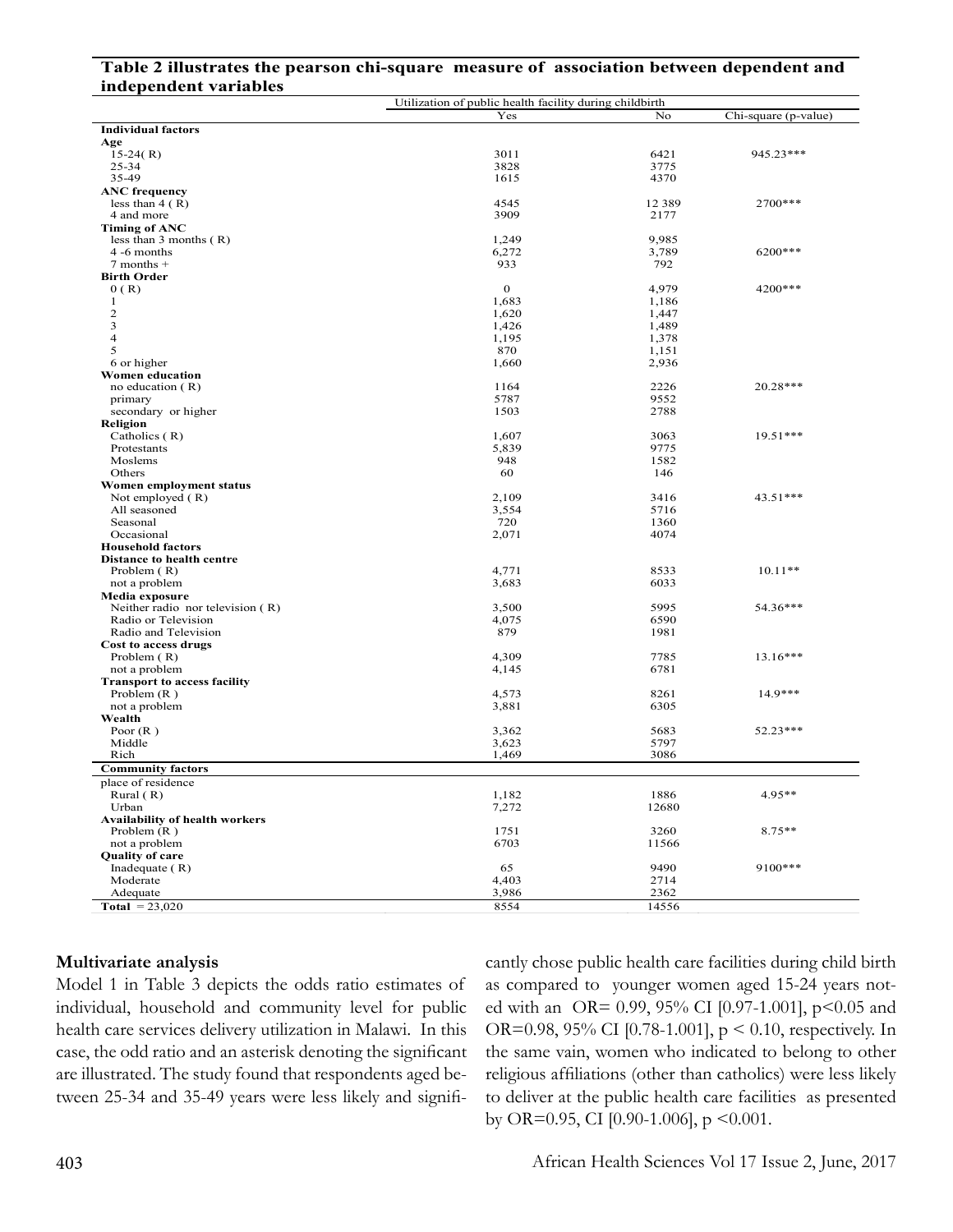On timing of ANC service utilization after conception, study found that women that delayed utilization of antenatal care services and indicated to have their first ANC after 7 months or at a later stage of their pregnancy were less likely to utilize public health care facilities during childbirth (OR=0.96, 95% CI [0.93-0.99],  $p \le 0.001$ ). Furthermore, still at individual level, the study found that birth order and education status increased likelihood of women using public health care facilities during child birth significantly.

who reported to have problems in accessing public health care facilities relative to women who reported not to have a problem in as far as distance was concerned. This was observed to have a significant unity in odd ratios. In as far as wealth status was concerned; the study concluded that women belonging to either the middle or rich households had an increased and significant likelihood of delivering their children in public health care facilities relative to women from the poor households. Model 1 illustrates an OR=1.02, 95% CI [0.99-1.036], p <0.001 and OR=1.03, 95% CI [0.97-1.049], p<0.05 among women from middle income and rich households, respectively.

Distance had no statistical difference between women

**Table 3: Multivariate binary logistic regression results of the factors influencing utilization of public health facilities during childbirth in Malawi.**

|                                                                                | Odds Ratio               |
|--------------------------------------------------------------------------------|--------------------------|
| <b>Individual factors</b>                                                      |                          |
| Age                                                                            |                          |
| $15-24(R)$                                                                     | $\mathbf{1}$             |
| 25-34                                                                          | $0.99**$                 |
| 35-49                                                                          | $0.98*$                  |
| <b>ANC</b> frequency                                                           |                          |
| less than $4(R)$                                                               | $\mathbf{1}$             |
| 4 and more                                                                     | $1.03***$                |
| <b>Timing of ANC</b>                                                           |                          |
| less than $3$ months $(R)$                                                     | $\mathbf{1}$             |
| $4 - 6$ months                                                                 | 1.00                     |
| $7$ months $+$                                                                 | $0.96***$                |
| <b>Birth Order</b>                                                             |                          |
| 0(R)                                                                           | $\mathbf{1}$             |
| $\mathbf{1}$                                                                   | $1.09***$                |
| $\mathbf 2$                                                                    | $1.05***$                |
| 3                                                                              | $1.04***$                |
| $\overline{4}$                                                                 | $1.04**$                 |
| 5                                                                              | 1.01                     |
| 6 or higher                                                                    | $1.03**$                 |
| Women education                                                                |                          |
| No education $(R)$                                                             | -1                       |
| Primary                                                                        | $1.02*$                  |
| Secondary or higher                                                            | $1.03*$                  |
| Religion                                                                       |                          |
| Catholics $(R)$                                                                | $1\,$                    |
| Protestants                                                                    | 1.00                     |
| Moslems                                                                        | 1.01                     |
| Others                                                                         | $0.95***$                |
| <b>Women Employment Status</b>                                                 |                          |
| Not employed (R)                                                               | $\mathbf{1}$             |
| All seasoned                                                                   | 1.00                     |
| Seasonal                                                                       | 0.99                     |
| Occasional                                                                     | 1.01                     |
|                                                                                |                          |
| <b>Household factors</b>                                                       |                          |
| <b>Distance to health centre</b>                                               | $\mathbf{1}$             |
| Problem (R)                                                                    | $1.00***$                |
| not a problem                                                                  |                          |
| Media exposure                                                                 | $\mathbf{1}$             |
| Neither radio nor television (R)                                               | $0.99**$                 |
| Radio or Television                                                            |                          |
| Radio and Television                                                           | $0.98*$                  |
| Cost to access drugs                                                           |                          |
| Problem (R)                                                                    | $\mathbf{1}$             |
| not a problem                                                                  | 1.01                     |
| <b>Transport to access facility</b>                                            |                          |
| Problem $(R)$                                                                  | $\mathbf{1}$<br>$1.01**$ |
| not a problem                                                                  |                          |
| Wealth                                                                         |                          |
| Poor $(R)$                                                                     | 1<br>$1.02***$           |
| Middle                                                                         |                          |
| Rich                                                                           | $1.03**$                 |
| <b>Community factors</b>                                                       |                          |
| place of residence                                                             |                          |
| Rural $(R)$                                                                    | 1                        |
| Urban                                                                          | $0.91***$                |
| <b>Availability of Health workers</b>                                          |                          |
| Problem $(R)$                                                                  | 1                        |
| not a problem                                                                  | 0.99                     |
| <b>Quality of Care</b>                                                         |                          |
| Inadequate $(R)$                                                               | $\mathbf{1}$             |
| Moderate                                                                       | $1.79***$                |
| Adequate                                                                       | $1.82***$                |
| Hint: *p < 0.05, **p < 0.01 and *** p < 0.001 and R implies reference category |                          |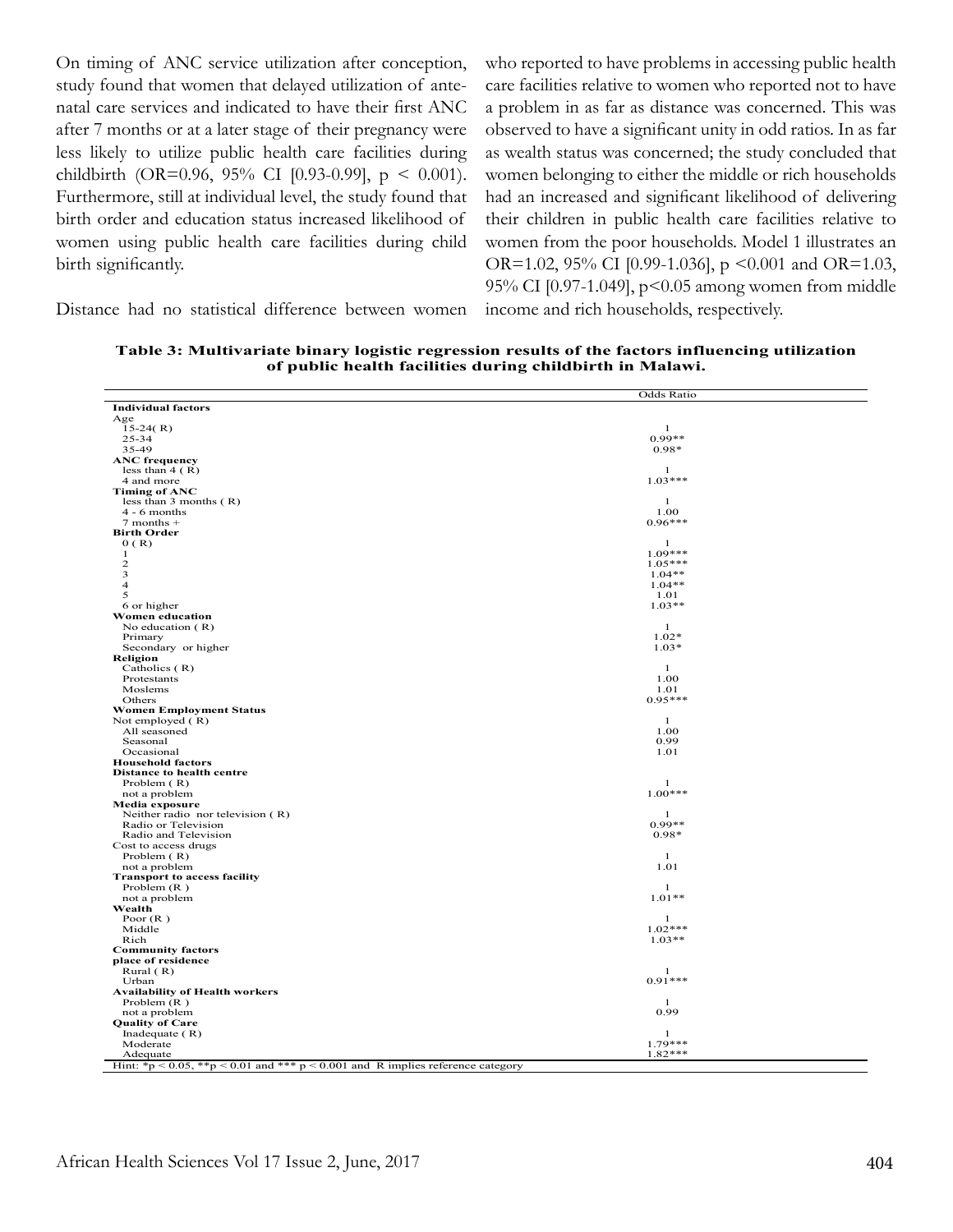Similarly, the study found that women who indicated not to have experienced problems with lack of transport to seek maternal health care attention had an increased likelihood of delivering their children in public health care facilities relative to women who indicated to have encountered transport problems ( $OR = 1.01$ , 95% CI [0.98-1.027],  $p \le 0.05$ ). However, the study found that women's exposure to media has a decreasing effect on influencing women to deliver their babies in public health care facilities. It was also noted that there was less likelihood among women who were exposed to either radio or television and those exposed to both radio and television, OR=0.99, 95% CI [0.97-1.001] p< 0.05 and OR=0.98, 95% CI [0.95-1.00],p <0.1, respectively.

The study found that women classified as predominantly urban dwellers, were less likely and significantly associated with public health care facilities use during childbirth as compared to their rural counterparts (OR=0.91, 95% CI  $[0.88-0.94]$ ,  $p<0.001$ ). Quality of ANC services that were received by women in their previous encounters increased their likelihood of making childbirth choice in public health care settings. For instance, those women who rated quality of ANC care delivery as moderate had an increased likelihood of utilizing public health care facilities during childbirth relative to women that rated the quality of care as inadequate (OR=1.79, 95%) CI[1.7-1.82],  $p$ < 0.001). Similarly, it was observed that those women who rated quality of ANC delivery are as adequate were found to be more likely and significantly associated with an increased odd of using public health care facilities during childbirth as compared to reference category (OR=1.82, 95% CI [1.78-1.87],  $p \le 0.001$ ).

# **Discussion**

The fundamental aims of the study were to investigate individual, household and community factors associated with women's childbirth in public health care service facilities using 2010 Malawi Demographic and Health Survey data set. The study indicated that the proportion of women who chose to deliver their children in the public health care facilities was 36.7%. The multilevel analysis results show that age affects women choice of public health care service facility for childbirth negatively at an individual level. Similarly, women that reported to have started their ANC clinic service utilization, 7 months after conception, and those that indicated to be affiliated to other religious groups, were less likely to deliver their children in public health care facilities. Moreover, women's birth order and education status were positively associated with public health care childbirth. At household level, distance to the health care facility, transport availability in facilitating access to maternal health care and wealth status were positively associated with public health care childbirth delivery. Finally, at community level, it was observed that women that accessed ANC services and reported to moderate and high, in as far as quality of ANC care was concerned, were found to be positively associated with public health care childbirth.

The study showed that public health care childbirth stood at 36.7% in Malawi which implies that almost 4 in every ten women were found to deliver their children in a public health care facility. This trend concurs with what other studies in Ethiopia, Nigeria and Zambia have found, that is, in every 10 women delivery in these countries, about 4 of them do occur in health care facility<sup>10-12</sup>. Conversely, the study reveals that the position of Malawi in terms of women uptake of delivering their babies in the health care facility was slightly lower as compared to findings of other studies conducted in neighbouring Tanzania (46.7%) and Zambia  $(42.8\%)^{13,11}$ . Thus in Malawi, women's health seeking behaviour to deliver their children across public health care facilities is far much lower than that of their counterparts in these two mentioned neighbouring countries. The study indicates that often times, such differences in the rate of utilization of maternal health care services, more importantly during childbirth, is not only attributed to disparities in education statuses but also in quality of service delivery.

At an individual level, the study found that as women grow older, their likelihood to use public health care services decline less significantly. This study's findings are consistent with what other early studies that found that younger women are hesitant in making use of institutions to deliver their babies, as a result of fear of childbirth compared to older women in Ethiopia<sup>14, 15</sup>, Kenya<sup>16</sup> and Afghanistan<sup>17</sup>. This implies that the need to educate older women in order to increase their health seeking behaviour is paramount if institutional childbirth delivery is to be utilized universally regardless of the age variances in Malawi.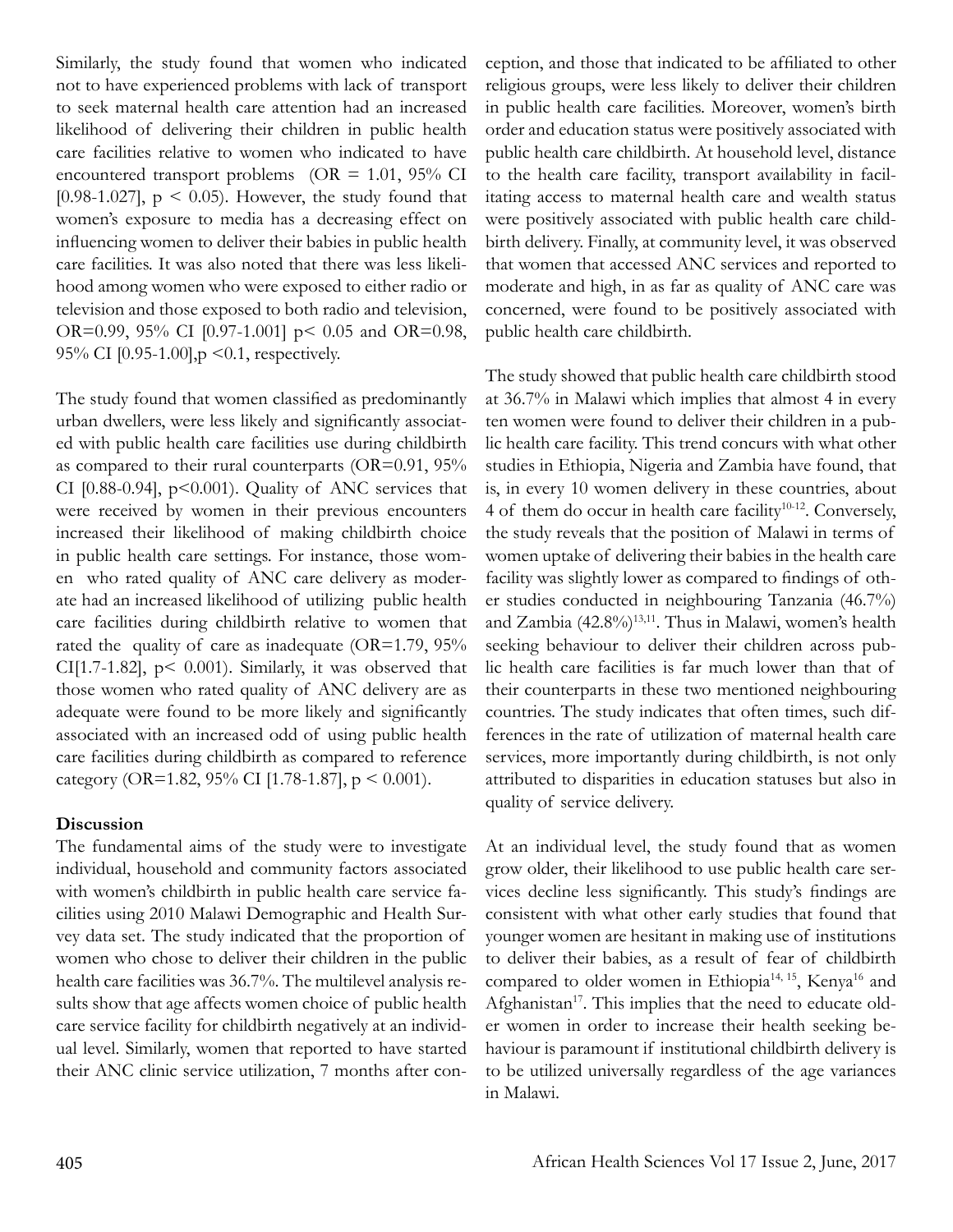Furthermore, the study revealed that as women delay in utilizing prenatal care service facility during their pregnancy, their likelihood of delivering at the health care facility decreases. The findings are in tandem with what other scholars attributed to traditional practices and cultural beliefs which are said to be harmful and affect women's decision making on seeking modern maternal health care services in public health care facilities<sup>18,19</sup>. In order to suppress the attitude imbalances caused by cultural and traditional practices in seeking modern maternal health care, community based educative programmes and promotions based on couple-based approach need to be employed as a way of cross-cutting cultural barriers associated with delays among women in seeking timely ANC visits, immediately after conception. This approach may assist in educating women important on topics associated with improved maternal health outcome. The topics include pregnancy induced conditions such as diabetes, high blood pressure, anaemia, urinary tract infections, sexual transmitted diseases, et cetera, as well as other important general topics such as birth preparedness, nutrition and family planning<sup>4</sup>. A study conducted in Nigeria concluded that quality of maternal health care was the major predictor associated with under utilization and delay in use of ANC services in public based health care facility<sup>20</sup>.

The study found women with birth order of 1 to 4 had a positive association with public health care delivery in Malawi. Contrary to this finding, recent literature indicates that as the birth order of a woman increases, their likelihood in seeking institutional based child birth, most importantly the main stream health care facilities, declines<sup>21</sup>. The findings made in Malawi, tally with those made in other developing countries where birth order was a consistent predictor of facility-based childbirth that includes mainstream based facility<sup>22,23</sup>. The most proxy reason is that as the number of children per woman increases, their level of confidence increases and this raises likelihood of choosing public health care facilities other than non-institutional based facilities<sup>21</sup>. This entails making an untiring effort aimed at motivating women with different birth order so as to improve their choice of delivery at health facility based environment and this remains a major strategy of achieving universal utilization of health care facilities.

The study revealed that women who obtain basic primary education or higher were more likely to utilize public health facilities. Previous literature asserts that education provides women with an opportunity cost of not only become knowledgeable of reproductive health processes but also provides women with an opportunity to seek income outside their households thereby supporting their own health $24$ .

Women affiliated to other religious grouping had challenges to delivering their children in public health care facilities relative to the catholics. Consistent with previous scholars, the study indicates that religious affiliation, which is a cultural and traditional practice, affects women's right to access modern maternal care, a common practice in most developing countries<sup>25,26</sup>.

The study revealed that women having problems of distance in accessing maternal health care was not an issue in influencing choice of childbirth at a public health facility. This contradicts results of previous scholars who found distance not only separating women from the health care facility but also influencing their subsequent desire to seek modern maternal health care<sup>27-29</sup>.

The study also noted that women having no problems in accessing transport were more willing to deliver their babies in public health care facilities. This study finding agrees with what was stated by other authorities that availability of transport among women has a positive influence in motivating them to seek institutional-based health care<sup>30–32</sup>. Therefore, the need to improve transport availability has the potential of encouraging women to continue pursuit of maternal health care facility services.

In this study, women's exposure to media has proved to have less impact in influencing use of public health facility during childbirth. For instance, women who were exposed to radio or television were less likely to deliver their babies in public health facilities. Similarly, those with both radio and television access were less likely to deliver in public health facilities. The study finding concurs with what was previously postulated that less exposure to media among women relates strongly to low utilization of maternal health services in Indonesia<sup>33</sup>. Contrarily, women media exposure increased their maternal health seeking behaviour in general<sup>34</sup>.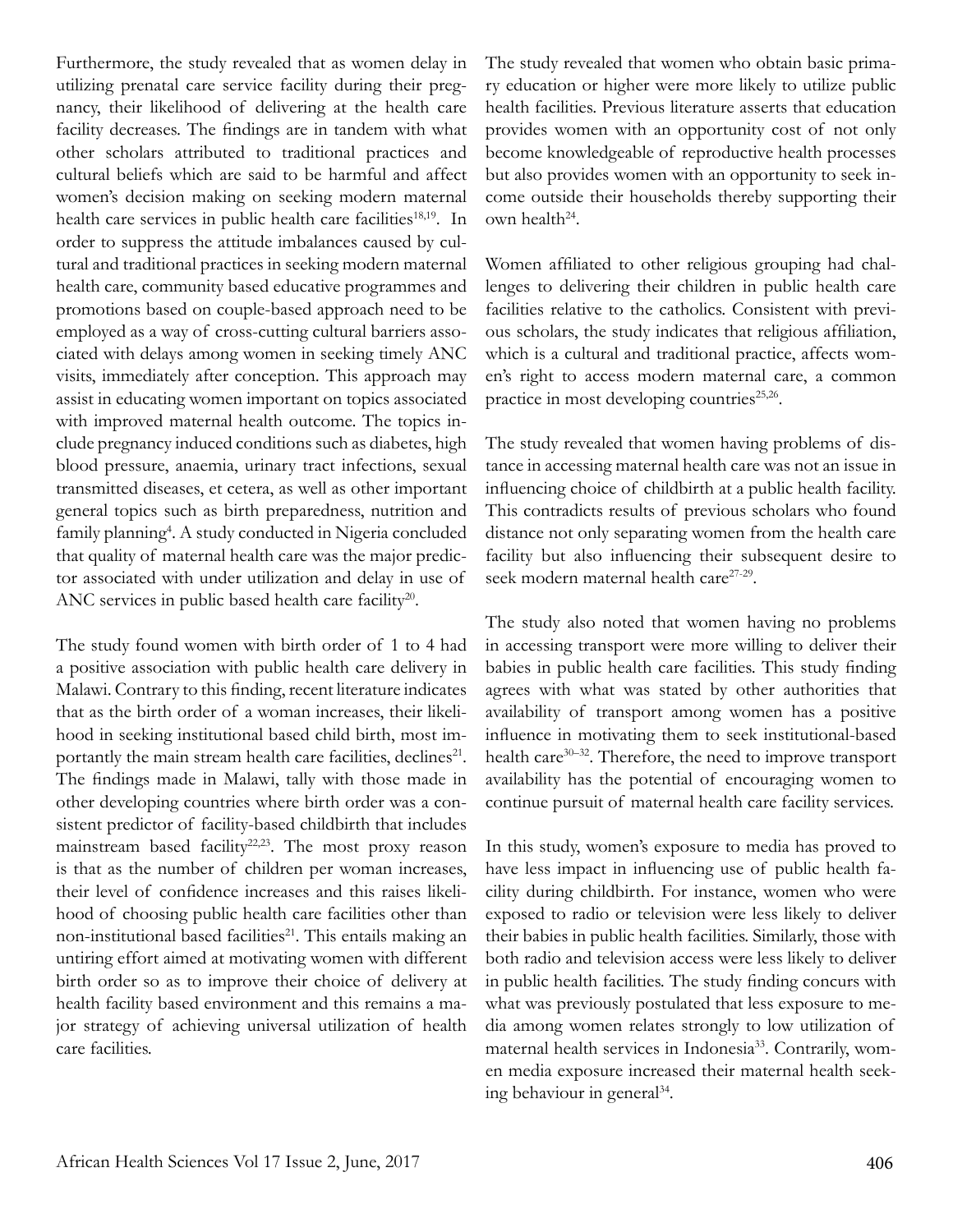Regarding quality of ANC care services, women that rated the quality of ANC care as either moderate or higher were highly associated with public health facilities childbirth. This concurs with an earlier finding that moderate care supported with basic medical resources motivates women's use of maternal health care services and reduces their subsequent delay in health care acquisition when in need $35,30$ .

The study found that women resident in urban areas were less likely to deliver their babies in public health facilities compared to their rural counterparts. In Ethiopia, a study found that urbanisation influenced women to seek childbirth in modern health facilities than the rural women, contrary to the present study findings<sup>14</sup>. In Malawi, an earlier study attributed the challenge of urban women not seeking health care on public health facilities to shortage of health workers, and quality of care challenges such as inadequate beds and medicines which discourage them from seeking institutional care services during childbirth<sup>36</sup>. Such challenges affect quality of services in public health facilities<sup>37</sup>.

### **Conclusion**

The choice of utilization of public health facilities during childbirth is influenced by a number of factors in Malawi. The study revealed that distance to the health and availability of transport has no negative influence on women's use public health facilities for childbirth. On the same note, frequency of ANC, birth order, women education, wealth status and quality of care were associated with increasing the women's likelihood of choosing public health facility during childbirth. There is need to use multimedia approach to engage women in the significance of using public health facilities during childbirth. Additionally, the study suggests that strategies aimed at promoting quality of care in public health facilities if improved maternal health outcomes are to be ascertained in Malawi.

#### **Conflict of interest**

None.

# **Reference**

1. WHO, UNICEF, UNFPA and The World Bank. Trends in Maternal Mortality in: 1990-2013.Geneva: WHO UNICEF, UNFPA and The World Bank; 2014.

2. United Nations: Millenium Development Goals Report. New York: United Nations; 2008.

3. Geubbels, E. Epidemiology of maternal mortality in Malawi. *Malawi Medical Journal* 2006; 18: 208-28.

4. LeighB, Mwale TG, Lazaro D, Lunguzi J. Emergency obstetric care: how do we stand in Malawi?. *International Journal of Gynecology & Obstetrics* 2008; 30: 107-11 PubMed. 5. Hogan MC, Foreman KJ, Naghavi M, Ahn SY, Wang M, Makela SM, Lopez AD, Lozano R, Murray CJ. Maternal mortality for 181 countries, 1980–2008: a systematic analysis of progress towards Millennium Development Goal 5. *The lancet* 2010; 14: 1609-23 PubMed.

6. United Nations. Millenium Development Goals Report. New york: United Nations; 2000.

7. WHO, Antenatal Care Randomized Trail: Manual for Implementation of the New Model. Geneva: WHO; 2002 8. Republic of Malawi, Ministry of Health, Road map for accelerating the reduction of maternal and neonatal mortality and morbidity in Malawi. Ministry of Health, Malawi; 2007.

9. NSO and ICF Macro. Malawi Demographic and Health Survey; 2011

10. Shemsedin SM. Assessment of factors affecting Utilization of Antenatal care and delivery services in Harari Region Ethiopia. PhD dissertation. AAU; 2009.

11. Onah HE, Ikeako LC, LIoabachie GC. Factors associated with the use of maternal health care services in Enugu state, South –Eastern Nigeria, Social Science and Medicine 2006; 63: 1870-1878 PubMed.

12. Hazemba AN, Siziya S. Choice of place for childbirth: prevalence and correlates of utilization of health facilities in Chongwe district, Zambia. *Medical Journal of Zambia*  2008; 35:53-57

13. Mpembeni R, Killewo J, Leshabari M, Massawe S, Jahn A, Mushi D, Mwakipa H. Use pattern of maternal health services and determinants of skilled care during delivery in Southern Tanzania: implications for achievement of MDG-5 targets. *BMC pregnancy and childbirth* 2007; 7:

14. Amano A, Gebeyehu A, Zelalem B. Institutional delivery service utilization in Munisa Woreda, South East Ethiopia: a community based cross-sectional study. *BMC pregnancy and childbirth* 2012; 12:1.

15. Nigussie, Mesfin, Damen, Mitike, Assessment of safe delivery service utilization among women of childbearing age in north Gondar Zone, North West Ethiopia. *Ethiopian Journal of health development* 2005; 18:145-152 PubMed.

16. Van, Hanneke, Frank. Use of antenatal and Delivery care among women in rural western Kenya: A community based survey. *Reproductive Health* 2006;3:3.

17. Mayhew M, Hansen PM, Peters DH, Edward A,